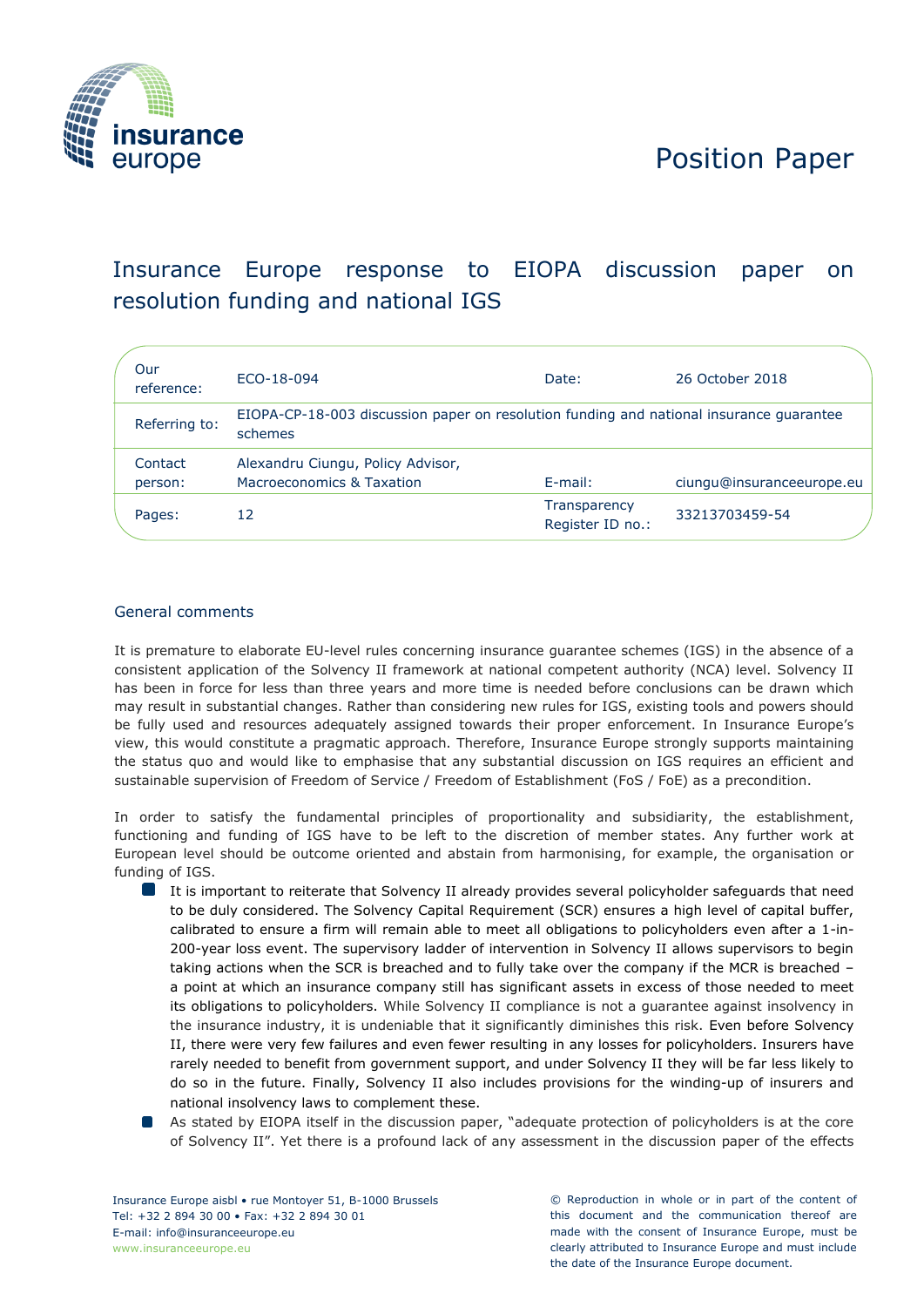

that Solvency II has had on the risks in insurance companies, and how this affects the need for changes to the existing regime of national IGS. Also, several insurance failures and near misses referred to in the discussion paper date back to the pre-Solvency II regime and are therefore no longer relevant. There needs to be a thorough assessment of the effects of Solvency II on policyholder protection before any proposals on harmonisation of IGS could be considered.

- **EIOPA** published earlier this year an ambitious Supervisory Convergence Plan for 2018-2019 that would ensure an effective and consistent level of supervision with the aim of guaranteeing a similar level of protection of policyholders and beneficiaries across jurisdictions, regardless of the location of the insurance undertaking's head office. Insurance Europe agrees with the main objective of this plan and believes that adequate prevention is better than any curative measure.
- $\blacksquare$ EIOPA should better recognise that consumer protection needs are different in the insurance sector to the banking sector. The type of problems that bank guarantee schemes address does not exist in the insurance sector, where winding-up procedures usually take years and there is less risk of contagion between entities.
- $\Box$ Insurance Europe would also point out that a more solid statistical basis would be needed for any new proposal on IGS. First, the bankruptcy data used by EIOPA in this discussion paper relates to the pre-Solvency II period, and are not suitable to assess policies in the post-Solvency II period, in which the risk of bankruptcy has significantly diminished. And second, important elements are missing from this data, relating to, for example, a differentiation of insurers surveyed according to business lines and geographical coverage, supervisory involvement in the insolvency process, primary cause of irregular performance and the functioning of existing guarantee schemes etc.

While Insurance Europe strongly supports maintaining the status quo, it has responded to the questions in this discussion paper that relate to minimum harmonisation in order to highlight particular concerns and views. In general, Insurance Europe believes that national authorities should be allowed significant flexibility to choose the features that best suit their market, to reflect that there are important differences between member states regarding social welfare systems, winding-up process for insurers and insurance product lines.

To summarise the comments relating to IGS features, Insurance Europe tends to favour the home-country principle, in order to be consistent with the EU supervisory framework (ie, Art. 30 of Solvency II). Under minimum harmonisation, only life insurance policies - which typically involve larger amounts and longer-term commitments with insurers - should be considered. Insurance Europe also believes that only consumers should be considered under minimum harmonisation and that decisions on funding arrangements should be left to member states, provided that effective protection of policyholders is ensured.

## Detailed comments

**Q1** - *Do you have any comments to the analysis on the potential problems of the existing situation?*

- The introduction of Solvency II in 2016 has significantly enhanced policyholder protection. As a riskbased system, Solvency II takes into account all risks in each insurance undertaking and, through the frequent reporting required by Solvency II, the supervisory authorities will be able to intervene at the earliest possible moment when a deterioration in an insurer's position occurs. While Solvency II compliance is not a guarantee against insolvency in the insurance industry, it is undeniable that it significantly diminishes this risk
- As stated by EIOPA itself in the discussion paper, "adequate protection of policyholders is at the core of Solvency II". Yet there is a profound lack of any assessment in the discussion paper of the effects Solvency II has had on the risks in insurance companies, and how this affects the need for changes to the existing regime of national IGS. Also, several insurance failures and near misses referred to in the discussion paper date back to the pre-Solvency II regime and are therefore no longer relevant. There needs to be a thorough assessment of the effects of Solvency II on policyholder protection before any proposals on harmonisation of IGS could be considered.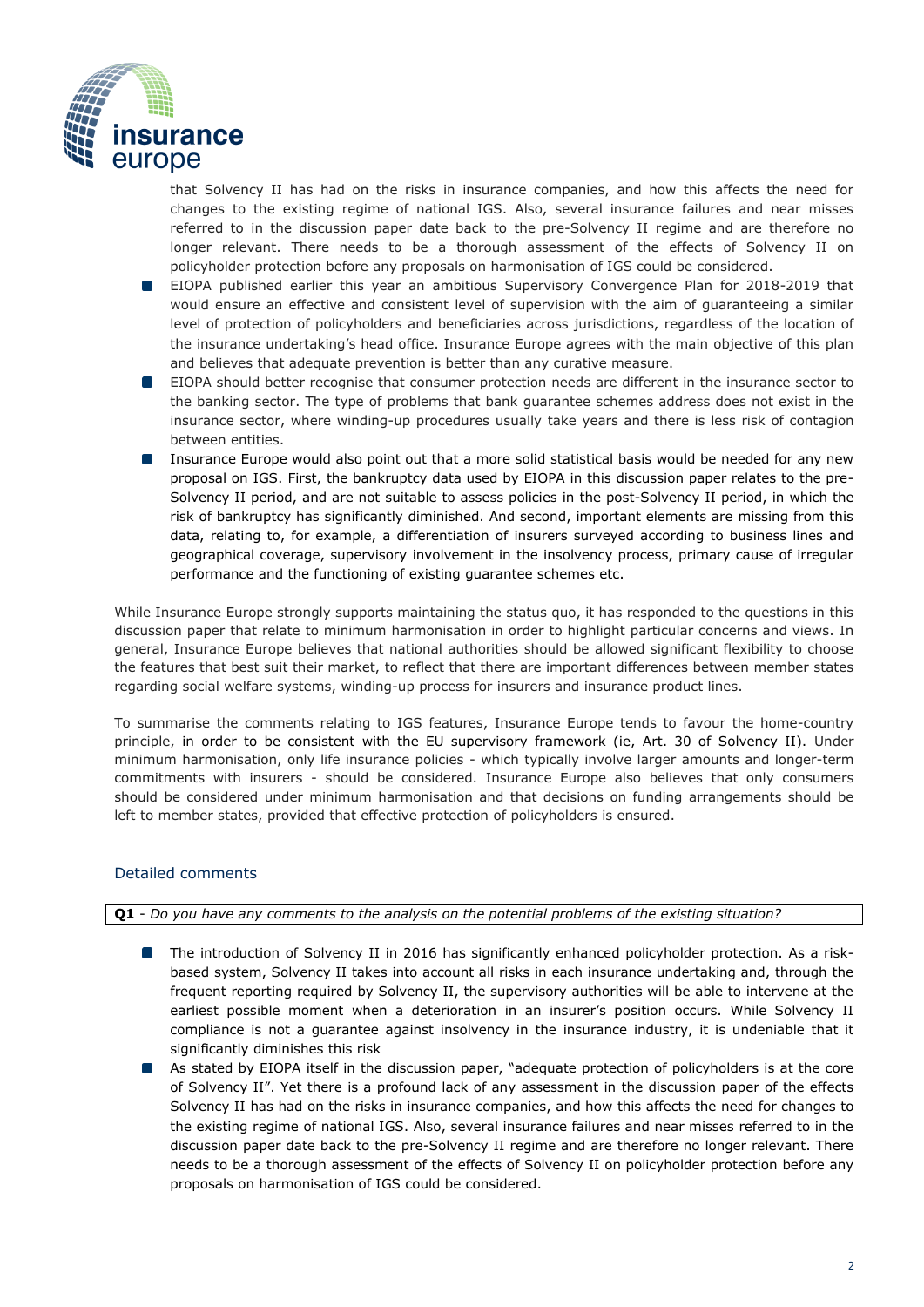

- Therefore, it is premature to elaborate EU-level rules concerning IGS in the absence of a consistent  $\Box$ application of the Solvency II framework at NCA level. Solvency II has been in force for less than three years and more time is needed before drawing conclusions which may result in substantial changes. Rather than considering new rules for IGS, existing tools and powers should be fully used and resources adequately assigned towards a proper enforcement of Solvency II. In Insurance Europe's view, this would constitute a pragmatic approach.
- EIOPA published earlier this year an ambitious Supervisory Convergence Plan for 2018-2019 that would ensure an effective and consistent level of supervision with the aim of guaranteeing a similar level of protection of policyholders and beneficiaries across jurisdictions, regardless of the location of the insurance undertaking's head office. Insurance Europe agrees with the main objective of this plan and believes that adequate prevention is better than any curative measure.
- **The argument that policyholders are unequally protected in the status quo does not seem valid to** justify legislative action in the area of IGS. Indeed, European minimum harmonisation rules will not change this situation significantly because European policyholders will always be in unequal situations according to the place where they subscribe to their insurance contract. Moreover, member states will always have the possibility to go further than EU regulation in terms of the protection of insured persons and beneficiaries.
- **I** Furthermore, Insurance Europe believes that a level playing field cannot be created by implementing minimum harmonisation on IGS. There are significant differences between member states, for example, between product lines, tax systems and insurance creditor hierarchy in the event of winding up. To have a level playing field, these factors would also need to be harmonised between the member states.
- **IDED** Insurance Europe disagrees with the statement in the discussion paper that there is a major problem with the lack of consumer confidence in the non-life and life insurance market.

**Q2** *- In case where a host-country principle is adopted, what are your views on who should pay the final costs of policyholder compensation in case of failures of incoming insurers? Should the costs be borne by the IGS of the country of the defaulting insurer, as proposed by the European Commission for motor insurance (see Box 1)? Or should there be a difference between motor insurance and other LoBs?* 

Should minimum harmonisation be considered, **Insurance Europe tends to favour a home-country principle,** in order to be consistent with the EU supervisory framework. However, Insurance Europe also believes that member states should have a degree of national flexibility on the geographical scope. This is to reflect that there are important differences between member states regarding social welfare systems, windingup process for insurers and insurance product lines. Consequently, the need for policyholders to be covered by IGS differs between member states. But regardless of what system is chosen, the final burden of any liquidation should always be on the home country.

Should minimum harmonisation be considered, **Insurance Europe tends to favour a home-country principle,** in order to be consistent with the EU supervisory framework. However, Insurance Europe also believes that member states should have a degree of national flexibility on the geographical scope. This is to reflect that there are important differences between member states regarding social welfare systems, windingup process for insurers and insurance product lines. Consequently, the need for policyholders to be covered by IGS differs between member states. But regardless of what system is chosen, the final burden of any liquidation should always be on the home country.

The following elements should be taken into account when deciding on the geographical scope:

The main argument in favour of the home-country principle is that, because the financial supervision of insurance and reinsurance undertakings, including business under FoS and FoE, is the sole responsibility of the home Member State (Article 30 of Solvency II), it must therefore also be the responsibility of the home Member State to deal with the consequences of an insolvent insurer, wherever its activities are located.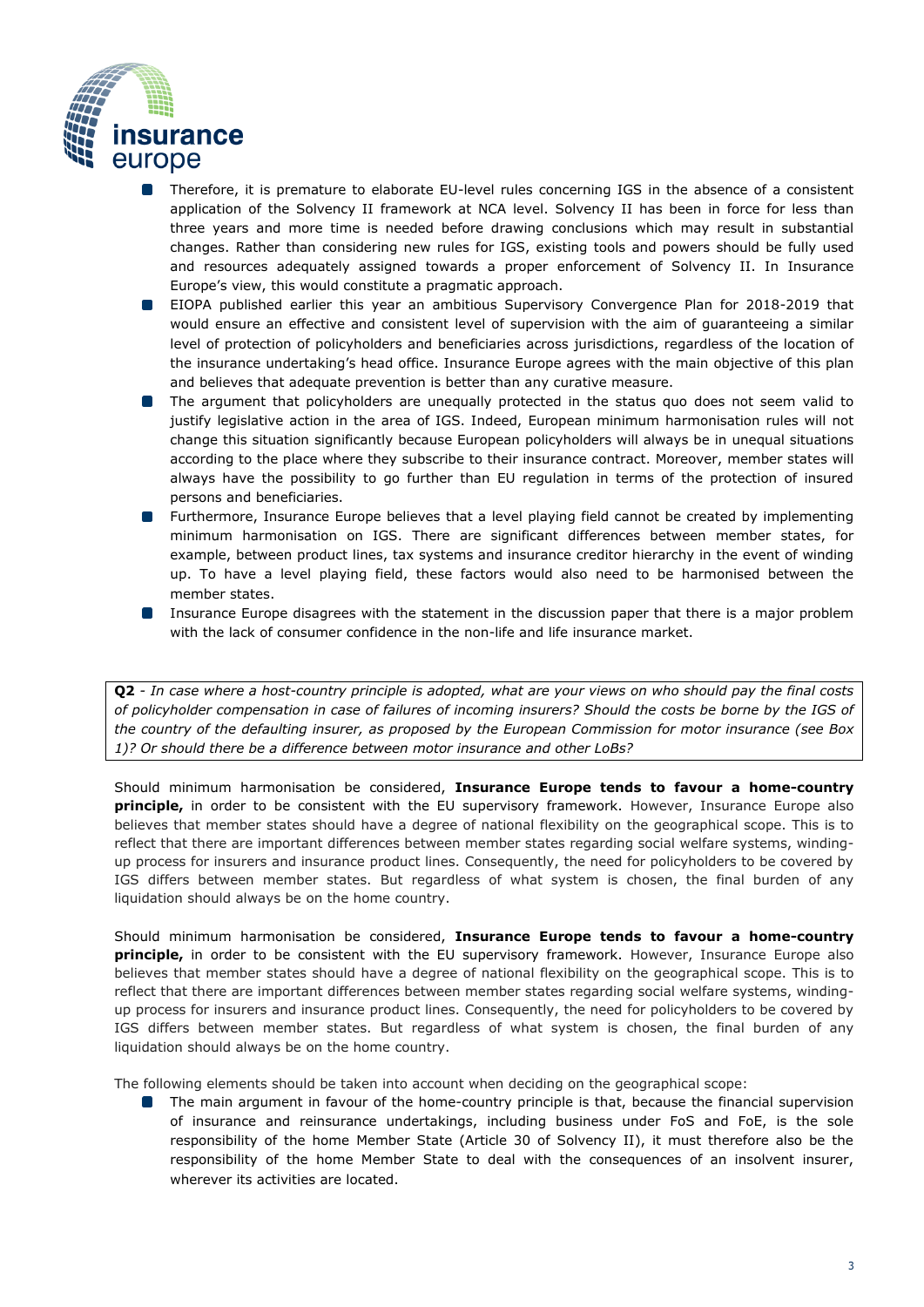

- Under the home-country principle, national IGS would need to cooperate with each other to provide  $\Box$ information to consumers in their own languages.
- In some cases, member states may decide that a combination of both the home and host-country principles could better deliver equal protection to policyholders affected by the same insolvency event, regardless of the location of the insurer/risk.
- In some other cases, a Member State could favour a host-country principle, but Insurance Europe would point out that:
	- **This may result in coverage duplication or gaps in coverage, if other member states opt** primarily for the home-country principle.
	- **The host-country should not be the final debitor, as it would be unfair for host-country** companies (and thus host-country policyholders) to fund the failure of a home-country company.
	- **Exen if the final debitor is the home-country and despite minimum harmonisation, the** rules for intervention will never be completely identical. It seems unrealistic to assume that the host-country IGS will know and apply exactly the rules of operation and compensation of the home-country IGS.
- Any harmonised approach should take into account already existing national schemes to avoid incurring additional costs on insurers and policyholders. A certain variety between IGS across Europe should be accepted under minimum harmonisation.

**Q3** - *Do you think that a potential harmonised approach towards IGSs should also trigger a discussion about the potential need for the harmonisation of national insolvency regimes, with the aim of ensuring more protection to policyholders?* 

Insurance Europe believes that Solvency II provisions regarding winding-up proceedings are sufficient. According to Article 274 (1) of Solvency II "the decision to open winding-up proceedings with regard to an insurance undertaking, the winding-up proceedings and their effects shall be governed by the law applicable in the home Member State (…)" which is adequate, because legal forms of insurance undertakings in member states are governed by different national rules and, consequently, by different winding-up proceedings. In addition to that, many IGS and similar arrangements can in some cases provide a "second line of defence" for policyholders.

National insolvency systems are designed to give policyholders priority over other creditors in the insolvency process, and there are close links between insolvency systems, recovery and resolution systems and IGS. In the discussion paper, however, there is only an overview of the existing national IGS. The differences in national insolvency regimes between member states are only analysed to a very limited extent, as is the dependency between existing national insolvency regimes and the need for IGS. It is necessary to conduct a thorough analysis of the combined impact of all policyholder protection systems before any changes to existing IGS arrangements are considered.

**Q4** - *Do you have any comments on the arguments in favour of maintaining the status quo? Are any relevant aspects missing?* 

Insurance Europe generally agrees with the arguments in favour of maintaining the status quo, but believes that some considerations are missing:

The costs associated with an IGS could be substantial. In concentrated markets, there will be few insurers to share the costs of funding an IGS. At the same time, an IGS in such a market would need to be of considerable size to have the intended effect if a large insurer fails. This means that the failure of a large insurer could put the remaining insurers under considerable financial strain to cover for the cost of failing insurers. This could threaten financial stability, and – as pointed out by EIOPA in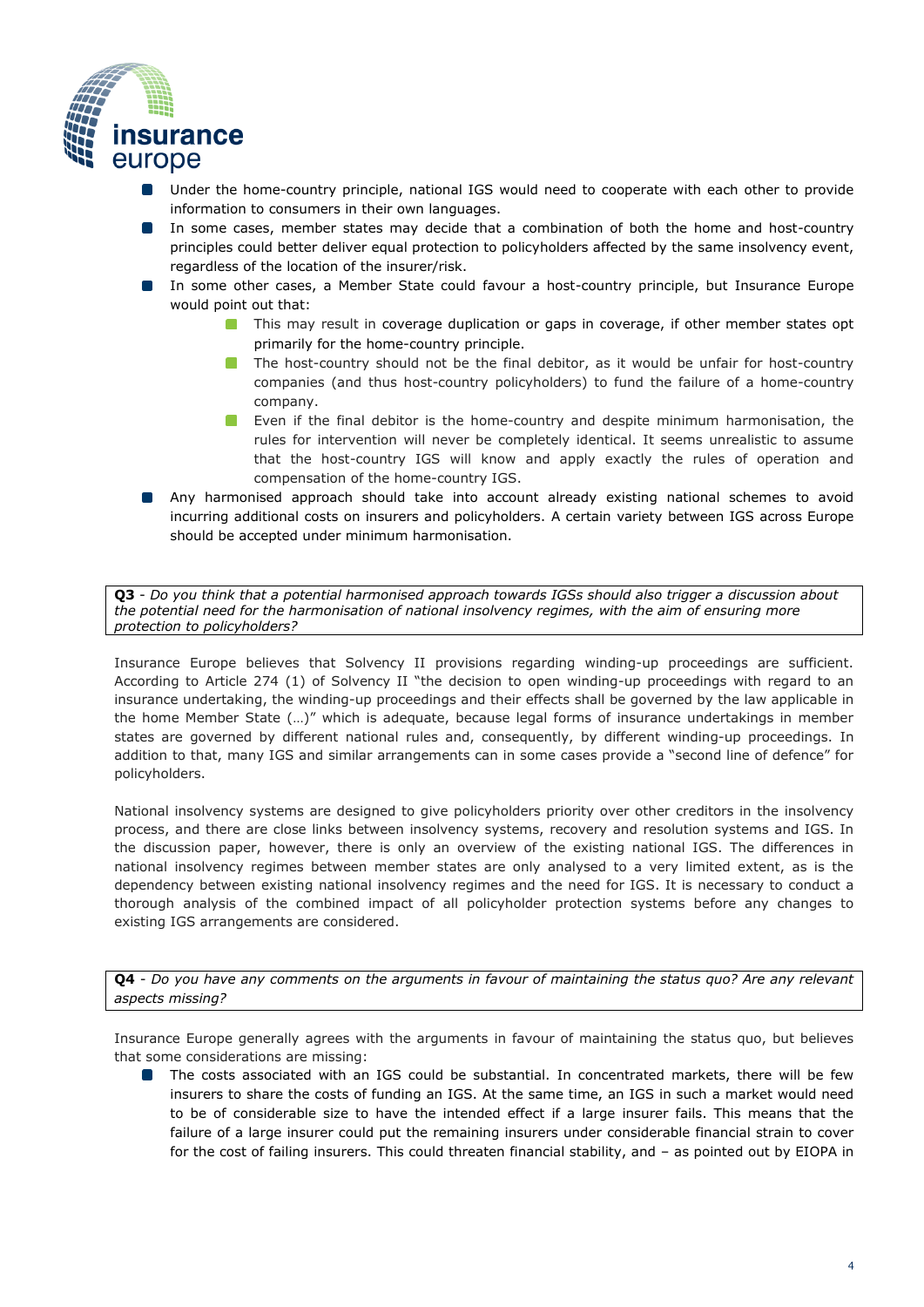

the discussion paper – should be subject to careful consideration. Yet EIOPA only makes a few references to the costs of IGS, and the risk to financial stability is only briefly mentioned.

- **In any case, there needs to be a thorough assessment of the actual costs and benefits associated with** any changes to the current IGS regime, as well as an analysis of how such changes could impact financial stability.
- As stated by EIOPA itself in the discussion paper, "adequate protection of policyholders is at the core of Solvency II". Yet there is a profound lack of any assessment in the discussion paper of the effects Solvency II has had on the risks in insurance companies, and how this affects the need for changes to the existing regime of national IGS. Insurance Europe believes that the main objective of policymakers should rather be the uniform and consistent application of Solvency II at national level.

**Q5** - *Do you have any comments on the arguments in favour of a European network of national IGSs? Are any relevant aspects missing?* 

Insurance Europe believes that many of the arguments in favour of a European network of national IGS in the discussion paper are not valid and should be excluded, for example:

- The existence of IGSs in certain member states is not a valid argument for moving towards introducing an obligation to having such national schemes everywhere. There may be good reasons for having IGS in one Member State, but these reasons do not necessary apply to other member states.
- **ID** The level playing field is not a valid argument for a network of national IGS. There are significant differences between member states in terms of product lines, tax systems and insurance creditor hierarchy in the event of winding up which would not be eliminated by harmonising IGS.
- $\blacksquare$ Many of the examples used as an argument in favour of national IGS refer to motor insurance (see, for example, para 110 and the case study for Ireland in Box 5), even though motor insurance is to a large extent exempted of the scope of the discussion paper (see para 9 -11). Thus, these examples are not valid as an argument for the need of IGS outside motor insurance and should, therefore, not have been included in the discussion paper.

#### **Q6** - *Do you have any comments on the conclusions of EIOPA?*

Insurance Europe disagrees with EIOPA's conclusion. The discussion paper lacks some arguments in favour of status quo whereas several arguments in favour of minimum harmonisation are not valid.

- The existence of IGS in certain member states is not a valid argument for moving towards introducing an obligation to having such national schemes everywhere. There may be good reasons for having IGS in one Member State, but these reasons do not necessary apply to other member states.
- **ID** The level playing field is not a valid argument for a network of national IGS. There are significant differences between member states in terms of product lines, tax systems and insurance creditor hierarchy in the event of winding up which would not be eliminated by harmonising IGS.
- **Good internal governance and control, appropriate capital requirements and effective supervision are** much more important to good policyholder protection than IGS harmonisation.
- **Insurance Europe believes that it is premature to elaborate EU-level rules concerning IGS in the** absence of a consistent application of the Solvency II framework at NCA level. Solvency II has been in force for less than three years and more time is needed before drawing conclusions which may result in substantial changes. Rather than considering new rules for IGS, existing tools and powers should be fully used and resources adequately assigned towards a proper enforcement of Solvency II. In Insurance Europe's view, this would constitute a pragmatic approach.
- Any harmonised approach should take into account existing national schemes to avoid incurring  $\blacksquare$ additional costs on insurers and policyholders. A certain variety between IGS across Europe should be accepted under minimum harmonisation.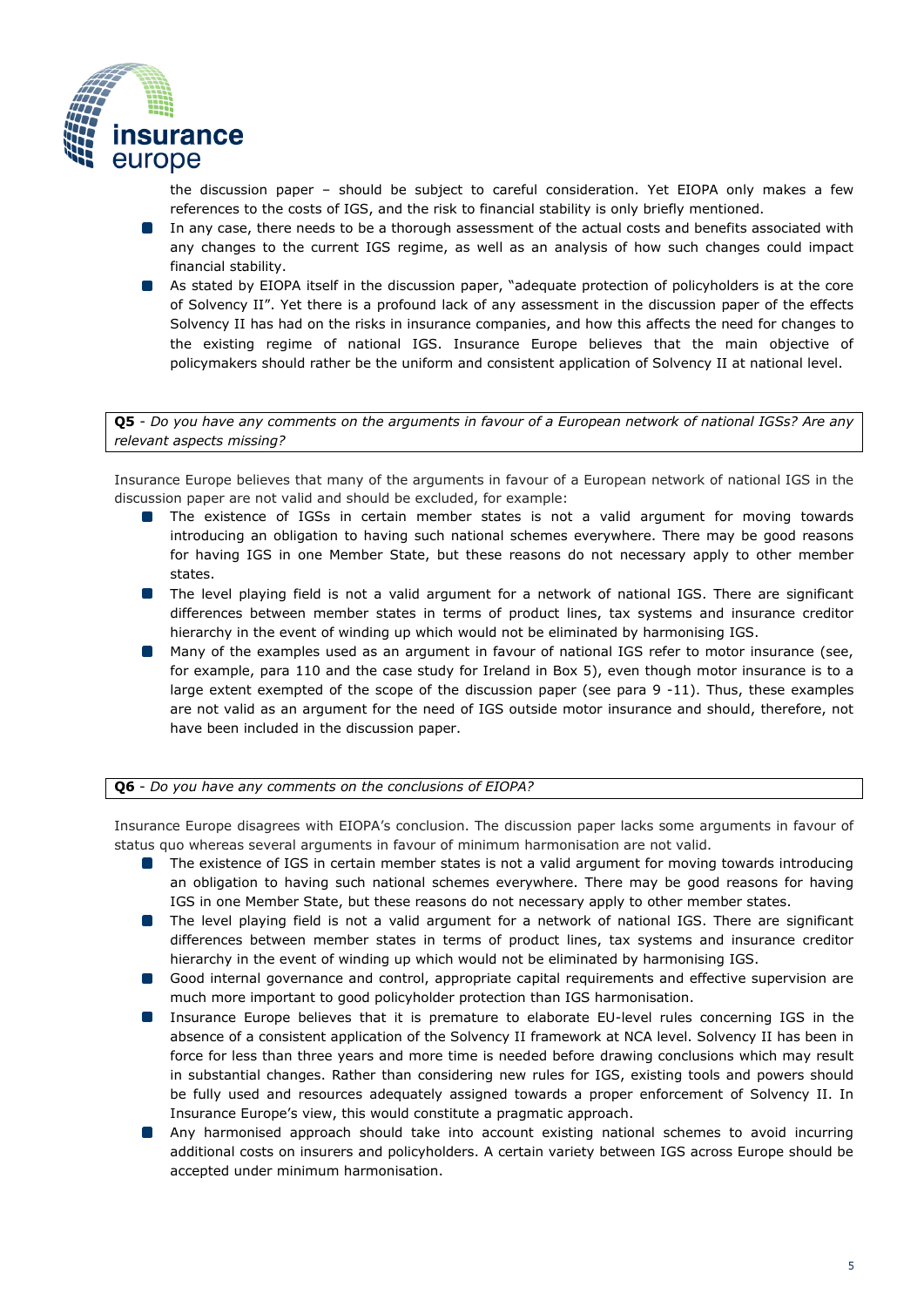

**Q7** *- What are your views regarding the role of national IGSs? Should national IGSs be solely designed to provide compensation to policyholders for their losses in liquidation? Or should they be used in resolution to ensure the continuation of the insurance policies?* 

In principle, national IGS should be solely designed to provide compensation to policyholders for their losses in liquidation. Any potential use of IGS as tools to ensure the continuation of the insurance policies will change the core of their mission. The intervention of insurance mechanisms must be curative not preventive: ie, exclusively limited to funding the gap between the benefit due to policyholders and the remaining resources of the insolvent undertaking. National IGS should also not be used to provide compensation to consumers other than insurance policyholders whose claims arise directly from the liquidation of an authorised insurer – for example, compensation claims arising from liquidations of other financial services firms, including intermediaries, should be out of scope.

Having said this, Insurance Europe recognises that the role of an IGS depends on the realities of the market in which it is embedded and therefore determining the role of national IGS should be a matter of national discretion.

**Q8** - *In relation to this, what are your views regarding the potential benefits and costs of merging the functions of the IGS with those of a potential resolution fund?* 

IGS should not play any role or cover costs related to the resolution of insurers. This should be a matter for the national supervisory/resolution authorities (who have the power to initiate liquidation procedures) and for the Member State to decide how the cost of financing resolution (including any losses generated by a reduction of insurance obligations) should be covered.

Insurance Europe strongly opposes any move towards harmonised resolution funds, as they create incentives for negligent supervision and hazardous risk-taking behaviour. If harmonised resolution funds are considered necessary, there needs to be a clear distinction between resolution funds and IGS, especially in terms of their respective mandate. Resolution funds should then be characterised by monitoring commitment and payback duties.

#### **Q9** *- What are your views regarding the geographical scope of IGSs?*

Should minimum harmonisation be considered, Insurance Europe tends to favour a home-country principle, in order to be consistent with the EU supervisory framework. However, Insurance Europe also believes that member states should have a degree of national flexibility on the geographical scope. This to reflect the important differences between member states regarding social welfare systems, winding-up process for insurers and insurance product lines. Consequently, the need of policyholders to be covered by IGS differs between member states. But regardless of what system is chosen, the final burden of any liquidation should always be on the home country.

The following elements should be taken into account when deciding on the geographical scope:

- The main argument in favour of the home-country principle is that, because the financial supervision of insurance and reinsurance undertakings, including business under FoS and FoE, is the sole responsibility of the home Member State (Article 30 of Solvency II), it must therefore also be the responsibility of the home Member State to deal with the consequences of an insolvent insurer, wherever its activities are located.
- **ID** Under the home-country principle, national IGS would need to cooperate with each other to provide information to consumers in their own languages.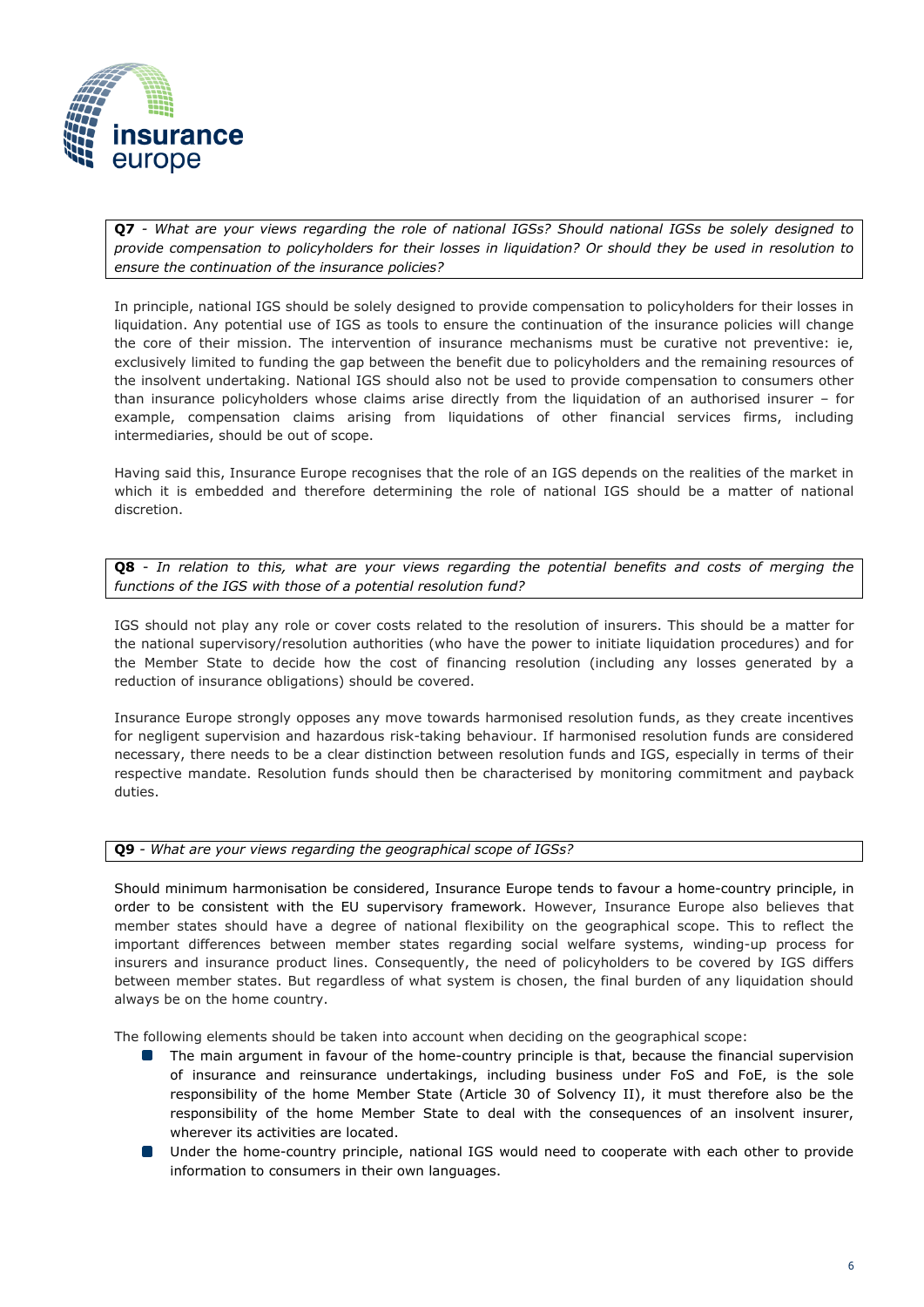

- In some cases, member states may decide that a combination of both the home and host-country  $\Box$ principles could better deliver equal protection to policyholders affected by the same insolvency event, regardless of the location of the insurer/risk.
- In some other cases, a Member State could favour a host-country principle, but Insurance Europe would point out that:
	- **This may result in coverage duplication or gaps in coverage, if other member states opt** primarily for the home-country principle.
	- **The host-country should not be the final debitor, as it would be unfair for host-country** companies (and thus host-country policyholders) to fund the failure of a home-country company.
	- Even if the final debitor is the home-country and despite minimum harmonisation, the rules for intervention will never be completely identical. It seems unrealistic to assume that the host-country IGS will know and apply exactly the rules of operation and compensation of the home-country IGS.
- Any harmonised approach should take into account already existing national schemes to avoid incurring additional costs on insurers and policyholders. A certain variety between IGS across Europe should be accepted under minimum harmonisation.

*Q10 - Should the geographical scope of potential harmonised national IGSs be set at the home-country principle, the host-country principle or a combination of both?* 

Should minimum harmonisation be considered, Insurance Europe tends to favour a home-country principle, in order to be consistent with the EU supervisory framework. However, Insurance Europe also believes that member states should have a degree of national flexibility on the geographical scope. This is to reflect that there are important differences between member states regarding the social welfare system, the winding-up process for insurers and insurance products lines. Consequently, the need of policyholders to be covered by IGS differs between member states. But regardless of what system is chosen, the final burden of any liquidation should always be on the home country.

The following elements should be taken into account when deciding on the geographical scope:

- **The main argument in favour of the home-country principle is that, because the financial supervision** of insurance and reinsurance undertakings, including business under FoS and FoE, is the sole responsibility of the home Member State (Article 30 of Solvency II), it must therefore also be the responsibility of the home Member State to deal with the consequences of an insolvent insurer, wherever its activities are located.
- Under the home-country principle, national IGS would need to cooperate with each other to provide information to consumers in their own languages.
- In some cases, member states may decide that a combination of both the home and host-country principles could better deliver equal protection to policyholders affected by the same insolvency event, regardless of the location of the insurer/risk.
- In some other cases, a Member State could favour a host-country principle, but Insurance Europe would point out that:
	- **This may result in coverage duplication or gaps in coverage, if other member states opt** primarily for the home-country principle.
	- The host-country should not be the final debitor, as it would be unfair for host-country companies (and thus host-country policyholders) to fund the failure of a home-country company.
	- Even if the final debitor is the home-country and despite minimum harmonisation, the rules for intervention will never be completely identical. It seems unrealistic to assume that the host-country IGS will know and apply exactly the rules of operation and compensation of the home-country IGS.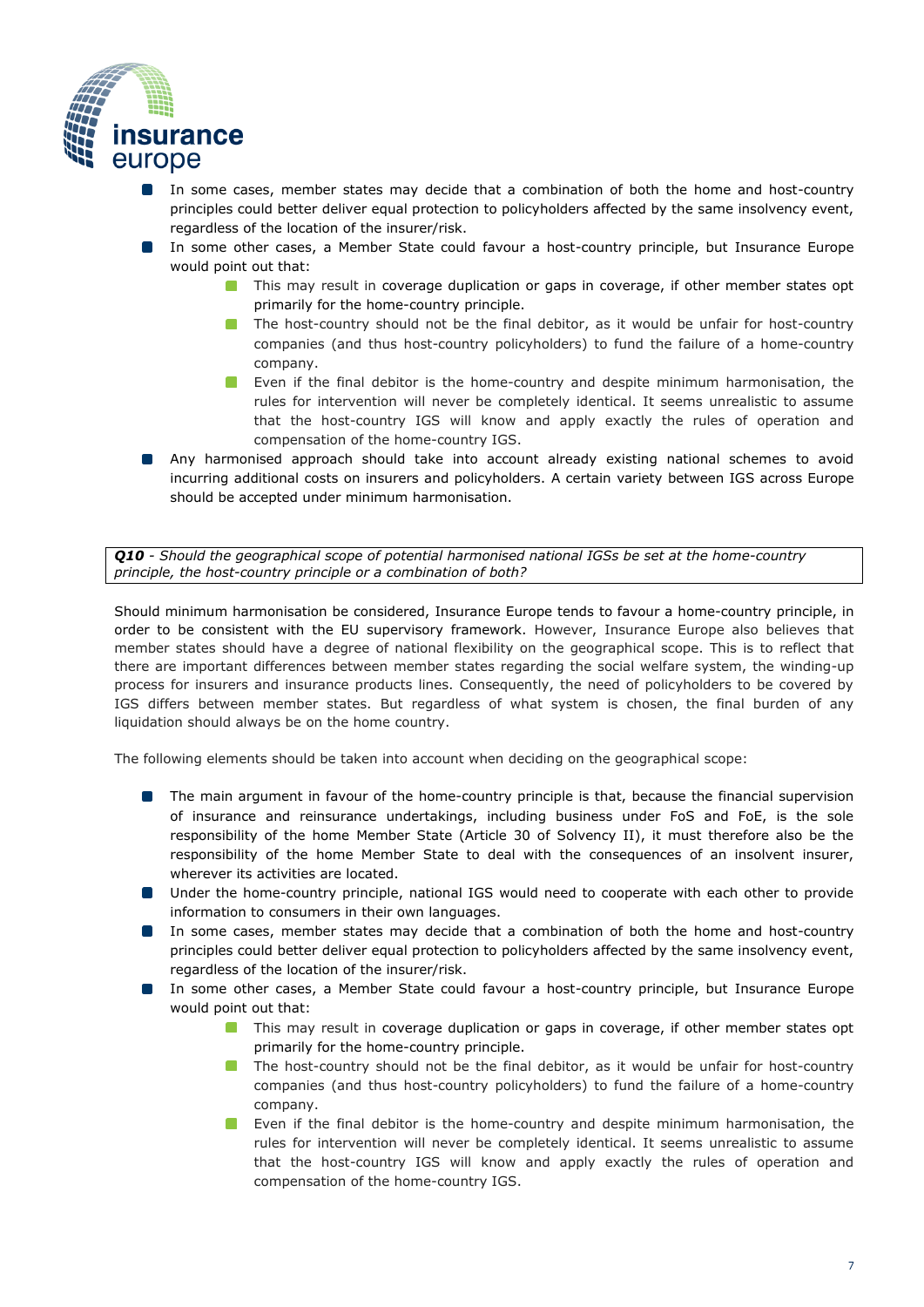

Any harmonised approach should take into account already existing national schemes to avoid  $\Box$ incurring additional costs on insurers and policyholders. A certain variety between IGS across Europe should be accepted under minimum harmonisation.

**Comment on Box 4:** Insurance Europe does not see how the Swedish case study in Box 4 serves as an example for the geographical scope, nor IGS in general, for the following reasons:

- In the end, the insurer didn't fail. So, there is no way of knowing if the Swedish policyholders would have been damaged and by how much had there been an actual failure.
- As the origin of the insurer is not known, it is hard to say how general this problem is. In addition, the description of the liquidation process is not accurate.
- In the case of the liquidation of a Swedish insurer, Swedish policyholders would have priority rights to the registered assets covering the technical provisions and not to the whole assets, as the case study states. From the case study, it can be concluded that policyholder protection is inferior when priority rights are on the registered assets. In fact, policyholder protection is at least as strong in this situation as when the rights are on the whole assets, as evidenced by the fact that Solvency II places these two situations on equal footing.

*Q11 - Is your view on the host-country principle dependent on the final body that bears the cost of a crossborder failure?* 

Insurance Europe believes that regardless of what system is chosen, the final burden of any liquidation should always be on the home country.

#### **Q12** - *What are your views regarding the type of policies that potential harmonised national IGSs should cover at a minimum?*

Insurance Europe tends to believe that only life insurance products as defined by Article 2 of Solvency II should be considered under minimum harmonisation, as these policies involve larger amounts and long-term commitments with insurers, often with a retirement objective. However, Insurance Europe also believes that member states should have a degree of national flexibility on which types of insurance contracts will be covered by the IGS, as there are fundamental differences between member states regarding the social welfare system, the winding up-process of insurers and insurance products lines. Thus, the relative importance of different types of insurance for policyholders differ between member states. This is precisely why there are significant differences in this respect between current IGS in EU member states.

Any harmonised approach should take into account already existing national schemes to avoid incurring additional costs on insurers and policyholders. A certain variety between IGS across Europe should be accepted under minimum harmonisation.

**Q13** - *Should the IGSs be required to cover, at a minimum, all mandatory insurance liabilities? Should there be any limits to the amounts covered for these liabilities?* 

Insurance Europe believes that member states should have a degree of national flexibility on which types of insurance contracts will be covered by the IGS, as there are fundamental differences between member states regarding the social welfare system, the winding up-process of insurers and insurance products lines.

Any harmonised approach should take into account already existing national schemes to avoid incurring additional costs on insurers and policyholders. A certain variety between IGS across Europe should be accepted under minimum harmonisation.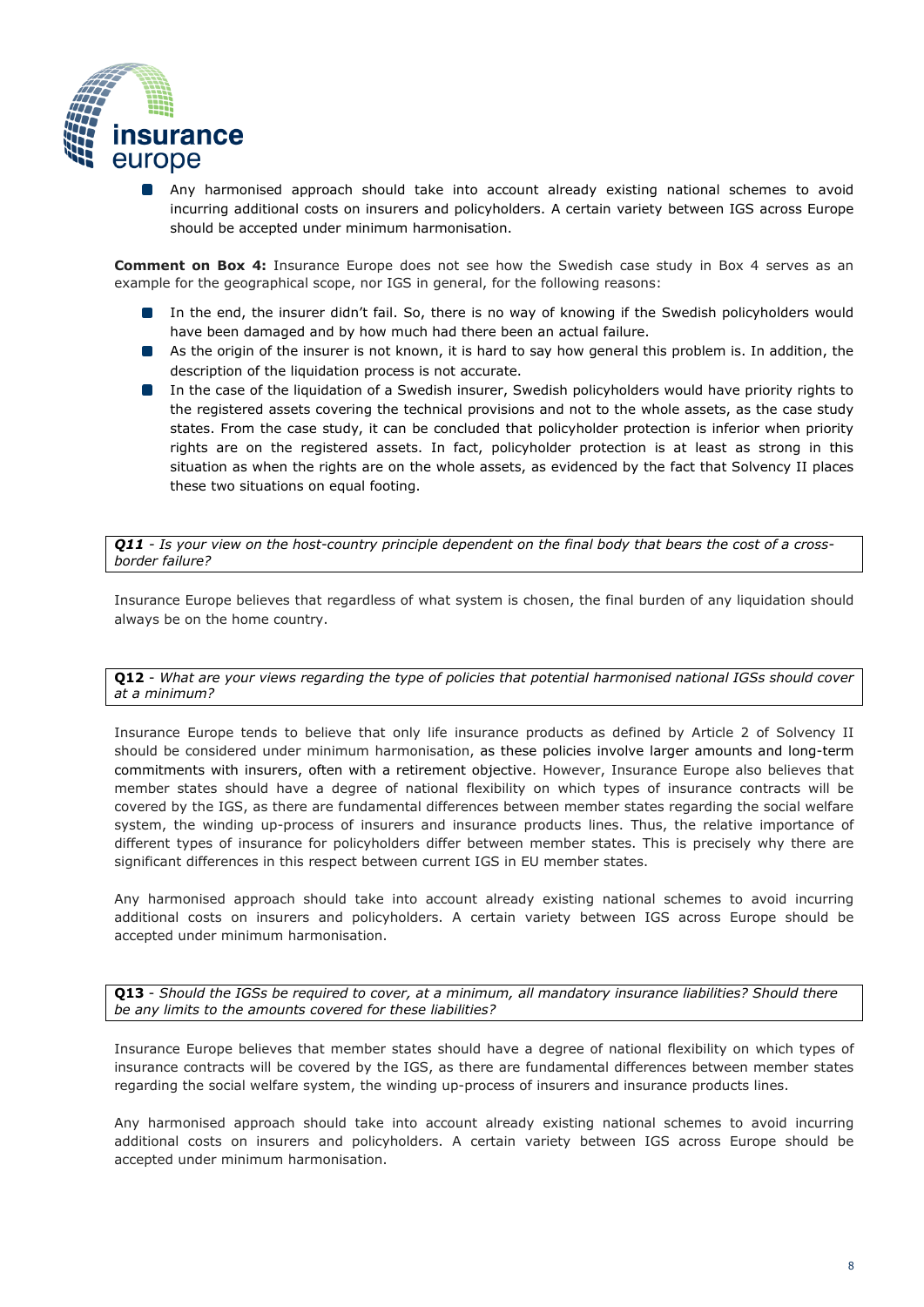

#### **Q14** *- Should the IGSs cover (selected) life, non-life insurance, reinsurance contracts or all?*

Insurance Europe tends to believe that only life insurance products as defined by Article 2 of Solvency II should be considered under minimum harmonisation**,** as these policies involve larger amounts and long-term commitments with insurers, often with a retirement objective. However, Insurance Europe also believes that member states should have a degree of national flexibility on which types of insurance contracts will be covered by the IGS, as there are fundamental differences between member states regarding social welfare systems, winding up-process of insurers and insurance product lines. Thus, the relative importance of different types of insurance for policyholders differs between member states. This is precisely why there are significant differences in this respect between current IGS in EU member states.

In addition, Insurance Europe does not believe that it would be appropriate for reinsurance contracts to be included within the scope of IGS, because insurers and not consumers are the clients of pure reinsurers.

The following elements should be taken into account when deciding what types of products should be covered by IGS:

- Due to the long-term nature of the contracts and the social security implications to a broad crosssection of the population, the need for policyholder protection for life insurance policies is higher. These policies involve larger amounts and long-term commitments with insurers, often with a retirement objective.
- **There are significant differences between different types of life insurance products that have to be** taken into consideration. For example, the risks differ significantly between unit-linked products without guarantees and (traditional) life insurance products with guarantees. Therefore, the costs for the IGS will most likely be smaller for failures involving the former in comparison to those involving the latter. It may therefore be reasonable to exclude unit-linked and custody account products without guarantees from IGS or to have separate IGS for them.
- In contrast to life insurance, non-life insurance is characterised by a short contract duration (often a one-year policy) and lacks a savings element. In the case of insolvency of a non-life insurance undertaking, the consumer can easily switch from the insolvent insurer to another insurer since, in contrast to life insurance, there is no deterioration of the insured risk with time. Unlike in the case of bank deposits or investments, compensation only must be paid if the insured event occurred and the policyholder's claim is justified. Consequently, the affected number of policyholders is considerably smaller in relation to the total insured portfolio.
- If including non-life insurance in the scope is considered, Insurance Europe believes that member states should be able to maintain well-functioning existing IGS covering non-life insurance, without interfering with their design (which is based on local market and economic realities and aims to best address local consumer protection needs). Interference with existing IGS management, functioning and organisation could prevent those schemes from performing effectively and from achieving their objectives.
- **If** This is the case of the existing workmen's compensation schemes which provide cover for beneficiaries as a primary source of social security. member states should therefore be allowed to continue requiring 100% coverage by the concerned IGS for foreign (and national) providers, if there is no comparable IGS scheme in the home country of such a foreign or national provider.
- Moreover, since life and non-life insurance contracts differ significantly and are handled differently in  $\mathcal{L}(\mathcal{L})$ the event of insolvency, Insurance Europe believes that life and non-life insurance should be treated and administered by separate IGS entities.

Having said this, Insurance Europe believes that the evidence in this paper is insufficient to form a basis for harmonised IGS in the life insurance sector. This is primarily because the bankruptcy-related data used in the paper was gathered before Solvency II entered into force and, while Solvency II compliance is not a guarantee against insolvency in the insurance industry, it is undeniable that it significantly diminishes this risk. In addition, there is still a lack of data-gathering experience under Solvency II and of a detailed analysis of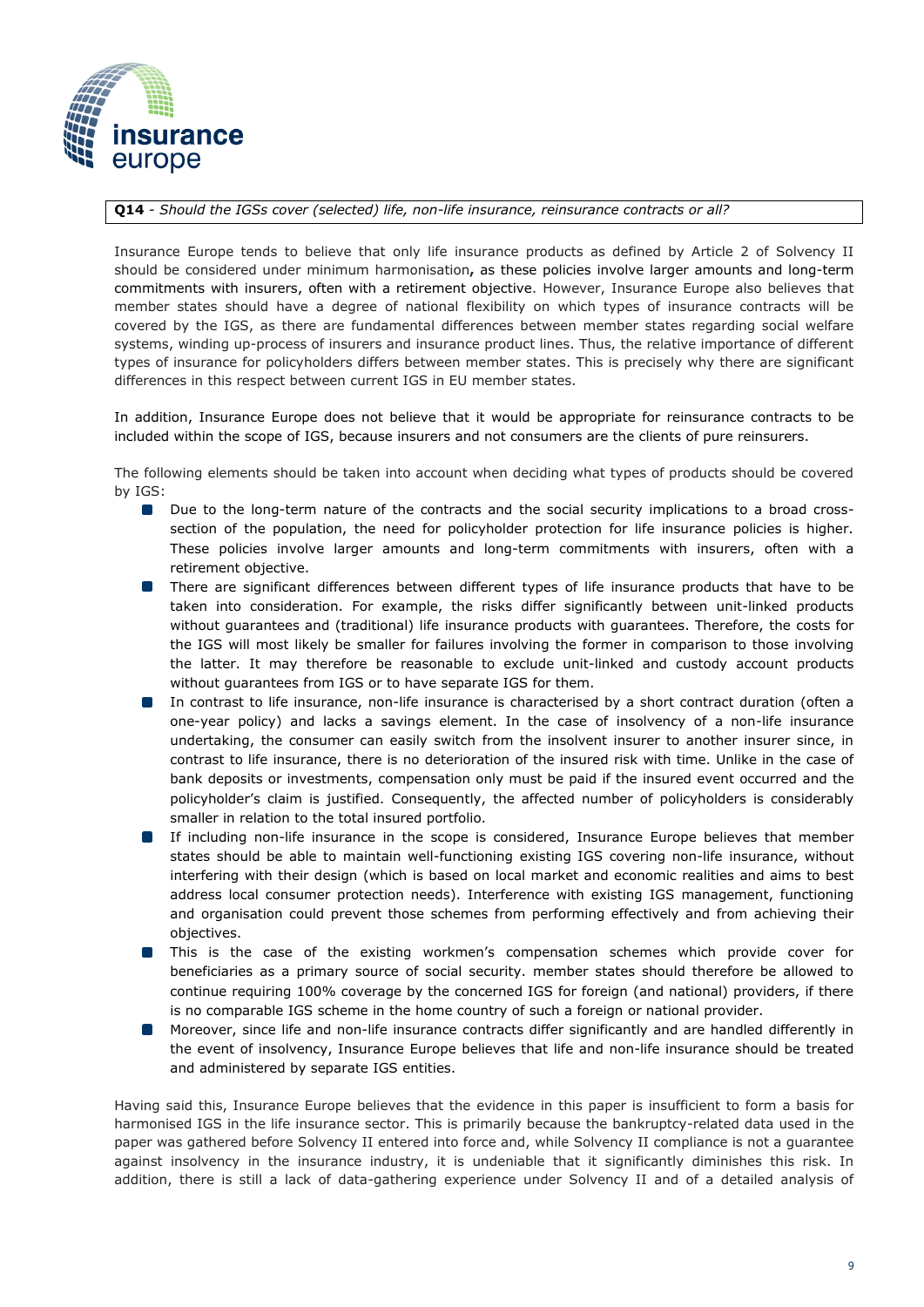

-

causes, sequence of events, supervisory activities etc. with respect to insurers on the verge of bankruptcy or where bankruptcy is averted at a late stage.

#### **Q15** - *Should there be any limits to the amounts covered for life insurance liabilities and/or other liabilities?*

Policyholder compensation should only be considered within the limits of contractual guarantees and the principle of an individual limit of compensation should be introduced as well.

**Q16** - *Should the IGSs cover non-compensatory credits of insurance creditors (i.e. unearned premiums and premiums owned by insurers as a result of the non-conclusion or cancellation of insurance contracts and operations)?* 

National IGS should be used exclusively to compensate liabilities under policies which remain unpaid as a result of the failure of an insurer. Coverage of non-compensatory credits of insurance creditors should be decided solely at national level according to local needs.

**Q17** - *What are your views regarding the eligible policyholders that should be covered by an IGS? Should potential harmonised national IGSs cover (i) natural persons only, (ii) natural and selected legal persons or (iii) all types of legal persons?* 

Should minimum harmonisation be considered and because the primary aim of harmonising national IGS is effective consumer protection, Insurance Europe believes that the IGS should cover consumers (natural persons which also includes consumers insured via group insurance contracts) only and that it should be at the discretion of member states to decide whether a wider scope is justified.

Insurance Europe would add that, in contrast to consumers, micro- and small-sized undertakings can assess their chosen insurers' strength, seek professional advice and guide themselves by ratings. The administrative and financial burden resulting from the inclusion of such companies under the scope of a harmonised IGS may therefore ultimately be to the detriment of a quick and effective settlement of consumer claims (given the different definition of this concept across member states).

|  |  |  |  | Q18 - What are your views regarding the inclusion of restrictions on policyholders' eligibility? |
|--|--|--|--|--------------------------------------------------------------------------------------------------|
|--|--|--|--|--------------------------------------------------------------------------------------------------|

**Q19** - *What are your views regarding the introduction of limits to the amount of compensation paid per claim/policyholder? What type of limits should be introduced? Should the limits for life and saving policies be equal to the limit set in Directive 2014/49/EU to avoid arbitrage between financial institutions?* 

The compensation paid in the case of a life insurer's insolvency is normally limited to the guaranteed sums and main commitments of the life insurance contract, whereas non-life insurance normally concentrates on outstanding claims and excludes the repayment of pre-paid premiums.

Insurance Europe therefore supports the introduction of minimum requirements on caps and compensation limits, to guarantee appropriate consumer protection while ensuring the financial stability of the national IGS and mitigating dangers of moral hazard. Member states should decide which compensation limits are adequate for the sustainability of their national IGS. They may provide for:

**a** minimum limit for IGS intervention;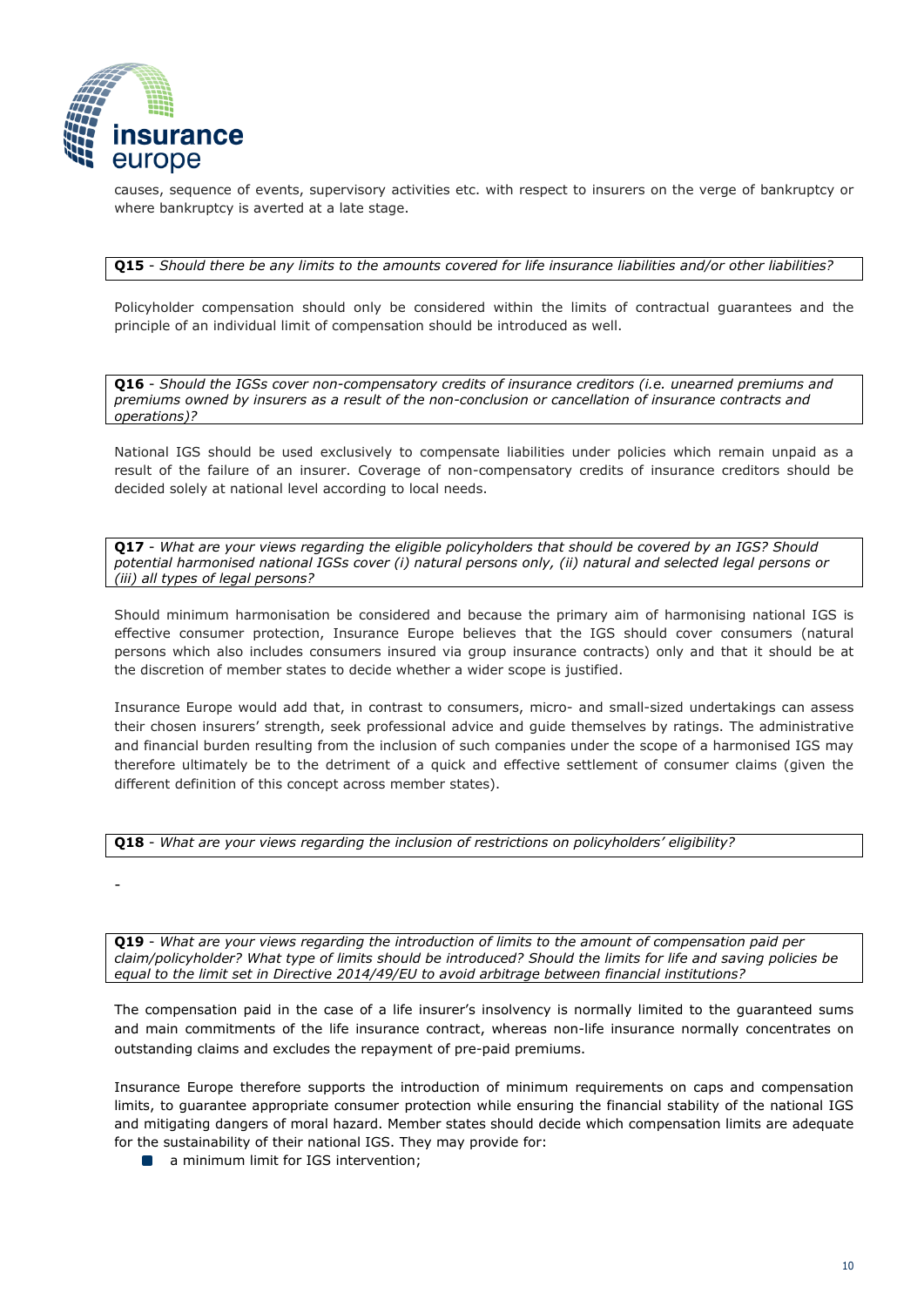

- a de minimis rule which avoids a disproportionate, excessive administrative burden that has only a  $\Box$ very minor advantage for the consumer;
- **a** maximum limit for IGS intervention;
- within the maximum limit, a maximum percentage of the insurance claim covered by the IGS; and, a perennial maximum limit of IGS intervention;

Unlimited contributions may otherwise be very burdensome and undermine undertakings' positions.

**Q20** - *What are your views regarding the timing of the funding of IGSs, i.e. funding on an ex-ante basis, expost basis or a combination of both?* 

Even under minimum harmonisation, Insurance Europe believes that decisions relating to IGS funding should be left to member states' consideration, in consultation with local stakeholders. Minimum harmonisation should merely encourage member states to establish funding systems that would deliver effective consumer protection if an insurance company fails.

The following elements should be taken into account when deciding on the timing of the funding of an IGS:

- The main arguments in favour of ex-post funding are that this will not result in contributions from insurers unless there is a failure, so insurers will have more funds at their disposal. This reduces management costs and avoids investment risks. Contributions to the fund will be computed according to actual need (outstanding claims/policies concerned). With ex-post funding, a certain amount of liquidity is needed on a rather short-notice, yet there is no risk that funds are not used exclusively for the defined purposes of the IGS. However, in this case, the failing company will not have contributed to the fund.
- **Some member states could see ex-ante funding as a more efficient way to ensure speedy pay-outs to** policyholders in case of an insurer's insolvency. With ex-ante funding, contributors can better schedule payments into the fund. In addition, all insurers (including the one that will fail) will have contributed in advance, which seems a fairer outcome.
- **But ex-ante funding also has a number of disadvantages, especially with regard to financial** management. Experience has shown that funding on an ex-ante basis often leads to the multiplication of the tasks that the fund needs to run. Ex-ante funding with immediate fund transfer to the IGS also involves greater administrative duties and costs. Unused funds (which become disproportionately large when insurance failures are infrequent or have a limited impact) would block financial resources for a long period of time, exposing them to risks of inefficient use and bad management.
- In any case, an IGS should not be expected to guarantee to repay policyholders in full. Therefore, one would expect there to be restrictions (caps and limits) on the amounts that can be reclaimed under this system and IGS funds cannot be expected to be equivalent to the full value of the technical provisions.
- In small, concentrated markets, IGS will only be able to protect consumers from the failure of small insurance companies. Any failure of a medium-sized or large company in a small, concentrated market will require state assistance in order to protect consumers effectively. In the absence of state assistance, and should sound companies be required to fill in funding gaps if a large insurance company collapses, interconnectedness between insurance companies operating in such markets would increase and this would give rise to systemic risks concerns.